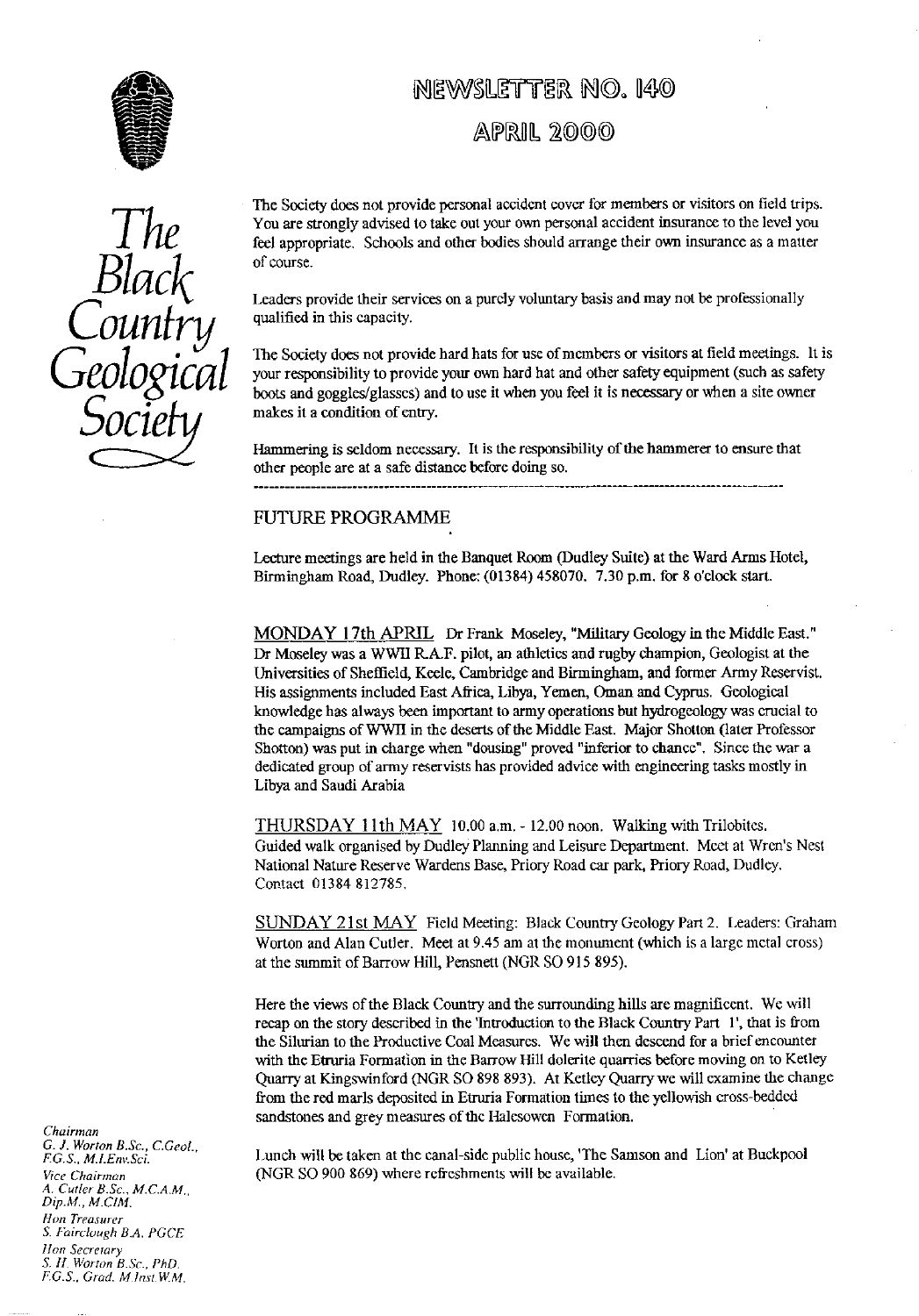The afternoon will be spent examining the geology of Buckpool as exposed in the roadside and in the fields and streams in the parkland opposite the 'Samson and Lion' public house. This is a classic site for Black Country Geology, being first figured in J. Beete Jukes memoir on the South Staffordshire Coal-Field in 1859. This area is the *very* edge of the exposed coalfield and the effect of large earth movements on the Western Boundary Fault are very well displayed here. The various exposures show the sequence of strata from the Enville Formation (uppermost Carboniferous), through the Clent Formation and Bridgnorth Sandstone Formation (Permian) to the Kidderminster Formation (Triassic). The site also features enigmatic landforms which introduce an element of the re-sculpting of the landscape during glacial and interglacial periods.

SATURDAY 10th JUNE 10.00 a.m. - *4.30 p.m. 'Over and Under Dudley .* Visit for the public organised *by* Dudley Planning and Leisure Department. An illustrated talk, a boat trip into the limestone caverns and a tour of the Wren's Nest National Nature Reserve. Bring a packed lunch. The trip involves walking 8 kilometres. **Booking is** essential. Cost Adults £5 Children and Pensioners £2-50 Contact: Alec Connah (Wren's Nest Senior Warden) on 01384 812785.

SUNDAY 18th JUNE Field Meeting: The Landscape of North West Shropshire. Leader: Gordon Hillier, Shropshire Geological Society. This is a joint meeting between Shropshire, Manchester and The Black Country Geological Societies. The aim of the excursion is to provide an overview of the geology, geomorphology and archaeology of the country around Oswestry - from the Ordovician to the Triassic (with a cover of glacial sediments). The variety of rocks, especially the Carboniferous, and their influence on the landscape and upon man's activities throughout the ages will be demonstrated.

Meet at 10.00 a.m. at Mile End Tourist Information Centre car park on the by-pass just outside Oswestry, located at the major roundabout at the intersection of the A5 and A483. It is easily recognised by the presence of the Esso station, Little Chef and travelodge, NGR SJ 309 285 (OS Landranger 126 1:50000).

Please bring usual field trip gear, especially strong walking boots, shoes or wellingtons if it has rained recently. There is not a lot of walking involved. Please bring a packed lunch.

# **Black Countr<sup>y</sup> Geological Society 25th Anniversar<sup>y</sup> Weekend**

FRIDAY 30th JUNE Black Country Geological Society Conversazione to be held at Dudley Museum at 7.30 p.m.

SATURDAY 1st JULY Field Meeting to the Lickey Hills. Leader: Paul Shilston - Black Country Geological Society. Please meet at 10.30 am at the Lickey Hills Visitor Centre, Warren Lane, (Grid Ref.998 754)

Paul Shilston writes "The Lickey Hills provide an interesting group of geological exposures which also relate the physical features of hills and valleys to the underlying geology and include the Lickey Gorge, a glacial overflow channel. They also provide good view points to look at the general geology of the wider area.

Exposures visited will include the Lickey Quartzite (Ordovician) which forms the main body of the Lickey Hills, Keele Clay with sandstone beds (Upper Carboniferous) forming the low level area of the golf course, and also evidence of Clent Breccia (Permian) and the Kidderminster Formation (formerly described as the Bunter Pebble beds) (Triassic). Finally we shall visit the celebrated unconformity at Rubery between Rubery Sandstone (Silurian) and Lickey Quartzite (Ordovician).

There will be a lunch stop at the Visitor Centre where there are picnic tables and a snack counter, alternatively at the nearby 'Poacher's Pocket' at the roundabout (GR 000759).

SUNDAY 2nd JULY Field Visit to Cotwall End. Meet at the Nature Centre off Catholic Lane, Sedgeley at 10.00am.

EXHIBITION: Tracking Dinosaurs 27th MAY TO 2nd SEPTEMBER at Dudley Museum We can learn a lot about the biology and behaviour of dinosaurs from their footprints. Did they walk on two legs or four? Did they hop like kangaroos or crawl through the prehistoric earth's sludge or slime? Were they sociable or solitary? This is a touring exhibition organised by the National Museums and Galleries of Wales.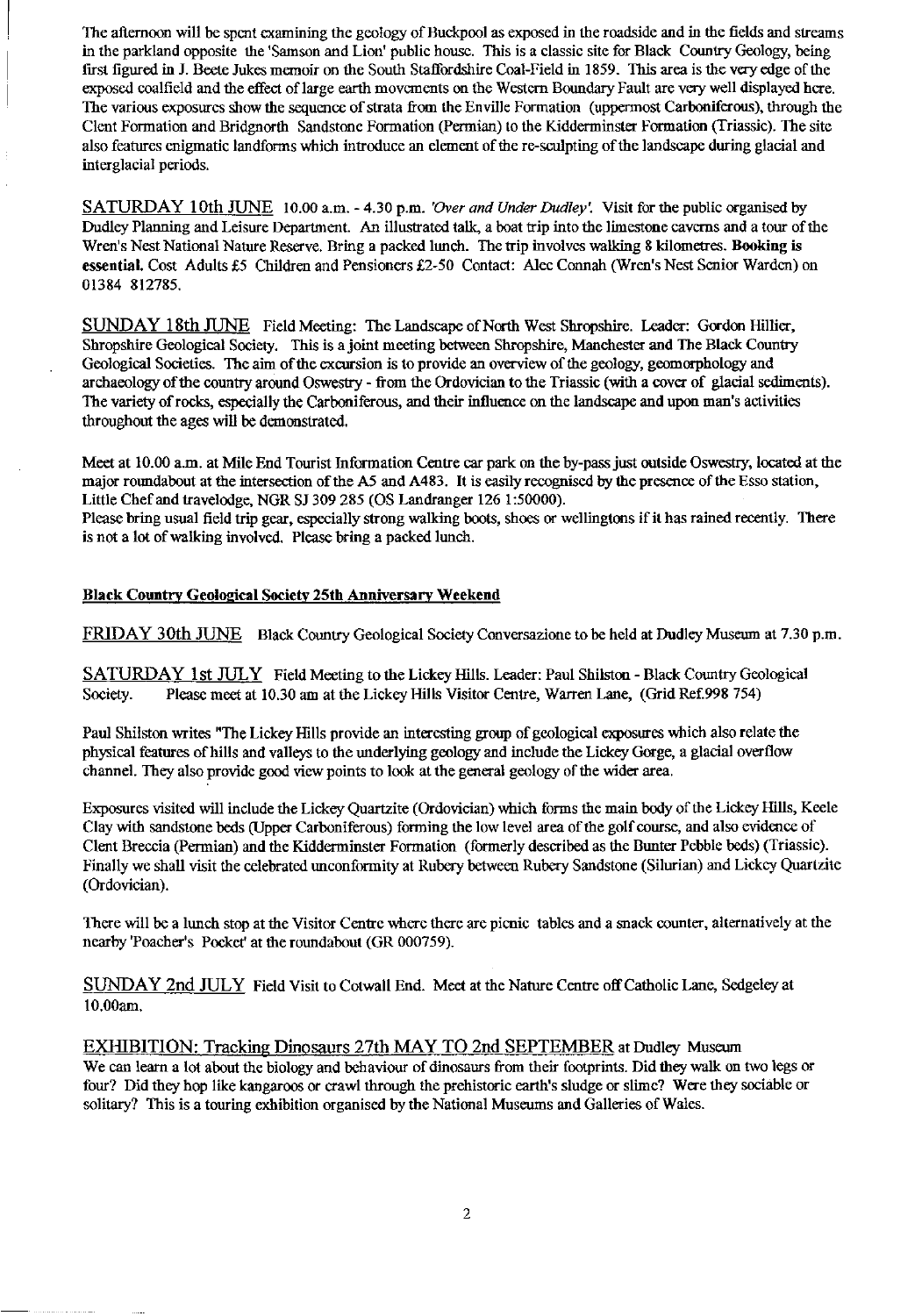# HISTORY OF GEOLOGY GROUP OF THE GEOLOGISTS' ASSOCIATION - FRIDAY 13th OCTOBER - SUNDAY 15th OCTOBER

The Dudley Gathering: A celebrator y Event to Discuss and Relive Dudley's Role in the Histor<sup>y</sup> of Geology.

Friday 16th October: Informal Gathering in Dudley Museum to view the Historical Collection.

Saturday 17th October: 10.00 am - 4.00 pm. A series of talks at Dudley Museum. This will be followed by a visit to the Black Country Museum, a boat trip through the canal tunnels and the re-enactment of Murchison's talk underground. in darkness, followed by food and drink.

Sunday 18th October: Field visit to Wrens Nest.

# **REPORTS**

## MONDAY 31st JANUARY 2000 "Brains Trust"

This innovation proved a very successful evening enabling a wider membership to take an active part in the proceedings. The 'Brains' were Alan Cutler, Society Chairman, Graham Worton, Vice-chairman, Spencer Mather, Mineralogist and Dr Paul Smith of Birmingham University, Gordon Ilensman taking the Chair. The questions submitted beforehand embraced a wide range of topics. Who was Herr Blumenbach? We still don't know! Plate tectonics, the nature of extrusive igneous activity in the Black ountry, jade in the British Isles, sources of carbon to form diamonds, the future for gas and oil reserves, uses to be made of subduction zones and spreading ridges, man's and planetary influence on geologic processes were among the many topics raised. This part of the evening closed after members of the panel were asked to reveal their 'magical geological moments'. Spencer found an emerald, Graham, aged 13, found a perfect Neuropteris in Saltwells claypit, Paul Smith, in 1994 in Colorado, found the sixth Ordovician fossil fish in the world and Alan reported the finding of a complete trilobite at Wrens Nest and the existence of the first Dudley Geological Society in an 1842 'Birmingham Gazette'.

After a break three members showed slides, this section presided over by Paul Shilston. Andrew Rochelle demonstrated the power of ice with a slide demonstrating freeze thaw, a pingo 200 ft. high in the McKenzie delta amid patterned ground, and the effect of freeze thaw on a church in Dawson City. Nearer to home we saw relict patterned ground between Telford and Wolverhampton. Anne Sutcliffe gave us the benefit of her experience as a photographer by showing us dinosaur footprints in the Bay of Fundy and Valencia in Ireland substantiating her advice to take your pictures early morning or late evening, use diagonal lines and be aware of the third/two thirds rule. Rocks are best photographed in the wet and avoid the distraction of light in the corner of a photograph. Paul Shilston treated us to petrified monkey puzzle trees very well preserved by volcanic eruptions, complete with tree rings and insect borings and slides from Monument valley, USA.

Then a number of members and at least one non-member brought specimens for identification including a'fossilised foot' brought in by a local quarryman and zebra stone.

Those present felt that the evening had been very successful and that the format should be repeated at a later date.

Kate Ashcroft and Colin Marriott.

## Annual General Meetin

The twenty fifth Annual General Meeting was held on the 28th February 2000 at the Ward Arms Hotel, Dudley. Forty five members were present with apologies for absence received from Douglas and Ivy Warren, Ann Nicholds, Stan and Beryl Budd and Joyce Jones.

Minutes of the 1999 AGM were distributed, taken as read and approved, proposed by Graham Worton and seconded by Margaret Collins. A statement of the accounts and Treasurer's report was presented by Sue Fairclough following which the Chairman, Alan Cutler, presented his Annual Report.

The Chairman reported that, despite a slight drop since 1998, membership levels generally were healthy. This had been evidenced throughout the year by enthusiastic attendance at meetings. The list of activities, projects, advice given and representation made by the Society in 1999 had once again been impressive, with conservation work taking a leading role. The Chairman's Report and Statement of Accounts was proposed by Paul Shilston and seconded by Kate Ashcroft.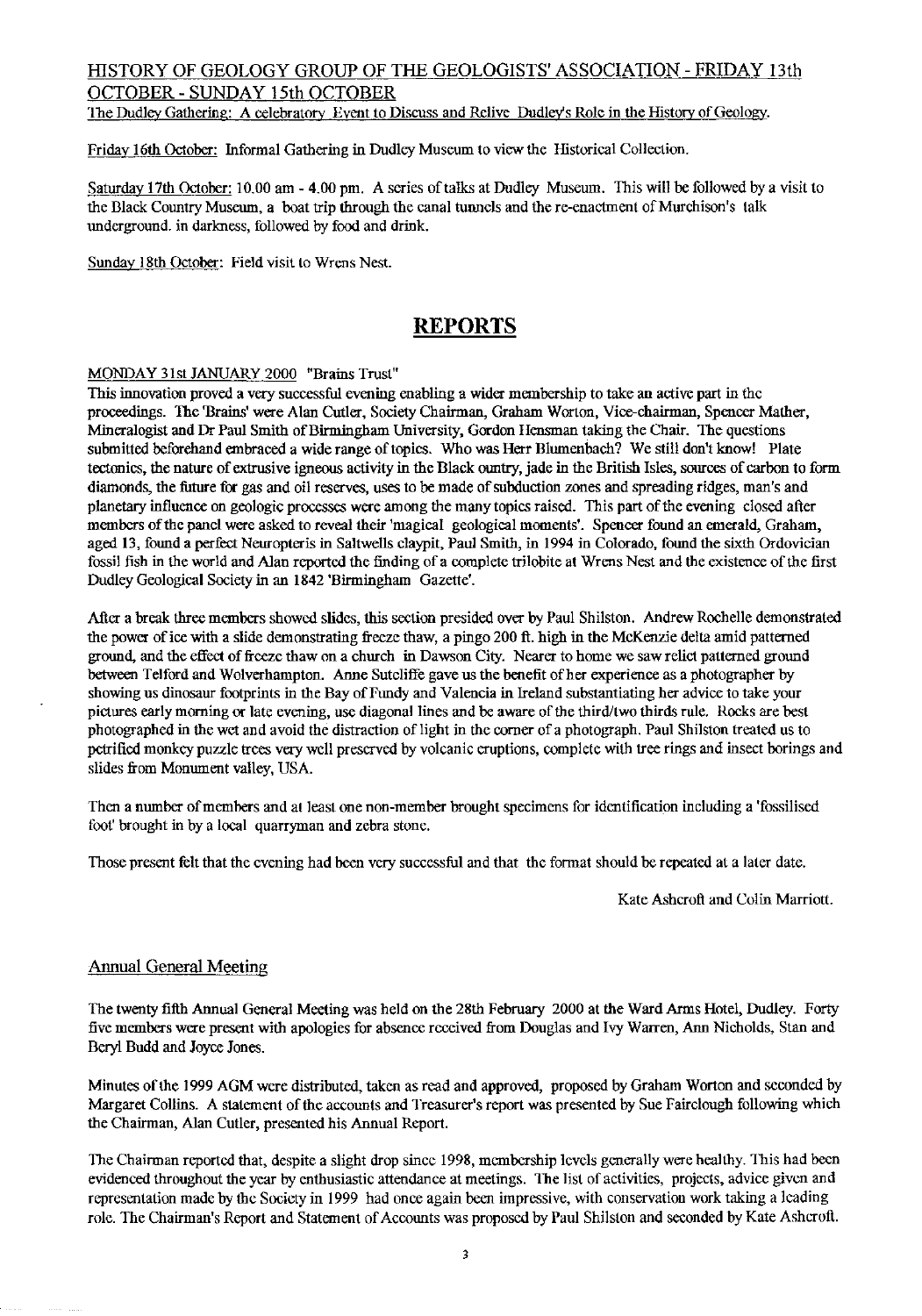Alan Cutler stood down as Chairman of the Society and proposed Graham Worton as his successor, seconded by Catherine Bales. Sarah Worton proposed Alan Cutler as Vice Chairman, seconded by Paul Shilston. Ann Nicholds and Joan Savage had been unable to continue in their posts as Secretary and Treasurer during the year. We would like to thank them both for their service over the past few years. Sue Fairclough was proposed as Treasurer by Colin Marriott, seconded by Hilary Giltrap. Sarah Worton was proposed as Secretary by Catherine Eales, seconded by Alan Cutler. The two meetings secretaries were re-elected, proposed by Alf Cole and seconded by Martin Normanton. Sue Fairclough was replaced as a member of the committee by Andrew Rochelle, proposed by Kate Ashcroft and seconded by Martin Normanton.

At the end of the meeting Graham Worton paid tribute to Alan Cutler, who had stood down as Chairman after 25 years service. He told the meeting that Alan had been the driving force that established the Society 25 years ago and had seen it go from strength to strength. No one had done more for the conservation of the local geological sites, or to point out the importance of the Black Country in the history of the development of geology as a science. Alan was congratulated by all present.

Sarah Worton

## Alan Cutler - Chairman of the BCGS 1975-2000

When Alan retired as Chairman of the BCGS at this year's AGM it marked the end of an era. From modest beginnings as a local group of friends interested in geology, the Society has developed under his chairmanship into one of the best known amateur societies in the country.

It began in a fairly casual way. Several people had attended a number of geology evening classes over the years and had got to know each other, and they decided to see if they could form a geological society to continue their interest. The class tutor, Dr Peter Oliver, was sympathetic and an exploratory meeting was held in Dudley Museum on 3rd July 1975, attended by about 25 people. Alan was elected Chairman. with Dr Oliver Vice-chairman. The inauguration of the Society was announced in local papers with an invitation for any interested members of the public to come along to the next meeting..... and it moved along from there.

From the beginning Alan had three objectives in mind:

- \* to revive, in some form, the old Dudley & Midlands Geological Society, founded in 1842 and long since defunct,
- \* to run a viable modem geological society with a lively programme of lectures and field meetings,
- \* to be a recording and conservation body for the West Midlands.

All these objectives have been successfully achieved.

In addition, under his leadership the Society has continued to pay an active part in the geological life of the region and beyond. Activities have included assisting at events of the British Association, Earth Science Teachers' Association, Dudley Rock and Fossil Fair, Geological Curators Group and RIGS Conferences, while members have also given talks with a geological theme to other groups and Societies - and even spoken on the radio.

So thank you Alan for all your hard work over the last quarter century, and were glad you'll continue to serve the BCGS as Vice-chairman - for another 25 years!

## Graham Worton - Keeper of Geology for Dudley Borough.

The post to which Graham has been appointed has been redefined as the need to 'ensure that Dudley's many important geological sites are protected and developed for the community at large', 'to promote this heritage both inside and outside the borough', 'to develop the quality and size of the borough's geological collections', and to develop improved information systems for the borough's geology as a whole.

The brief also includes the drafting of a strategy for the sustainable development of the geology of the borough and the active pursuit of World Heritage and Geopark status.

The job has become more field oriented. Graham brings to the post a wealth of experience, knowledge and enthusiasm and the Society rejoices that the post is in such caring hands.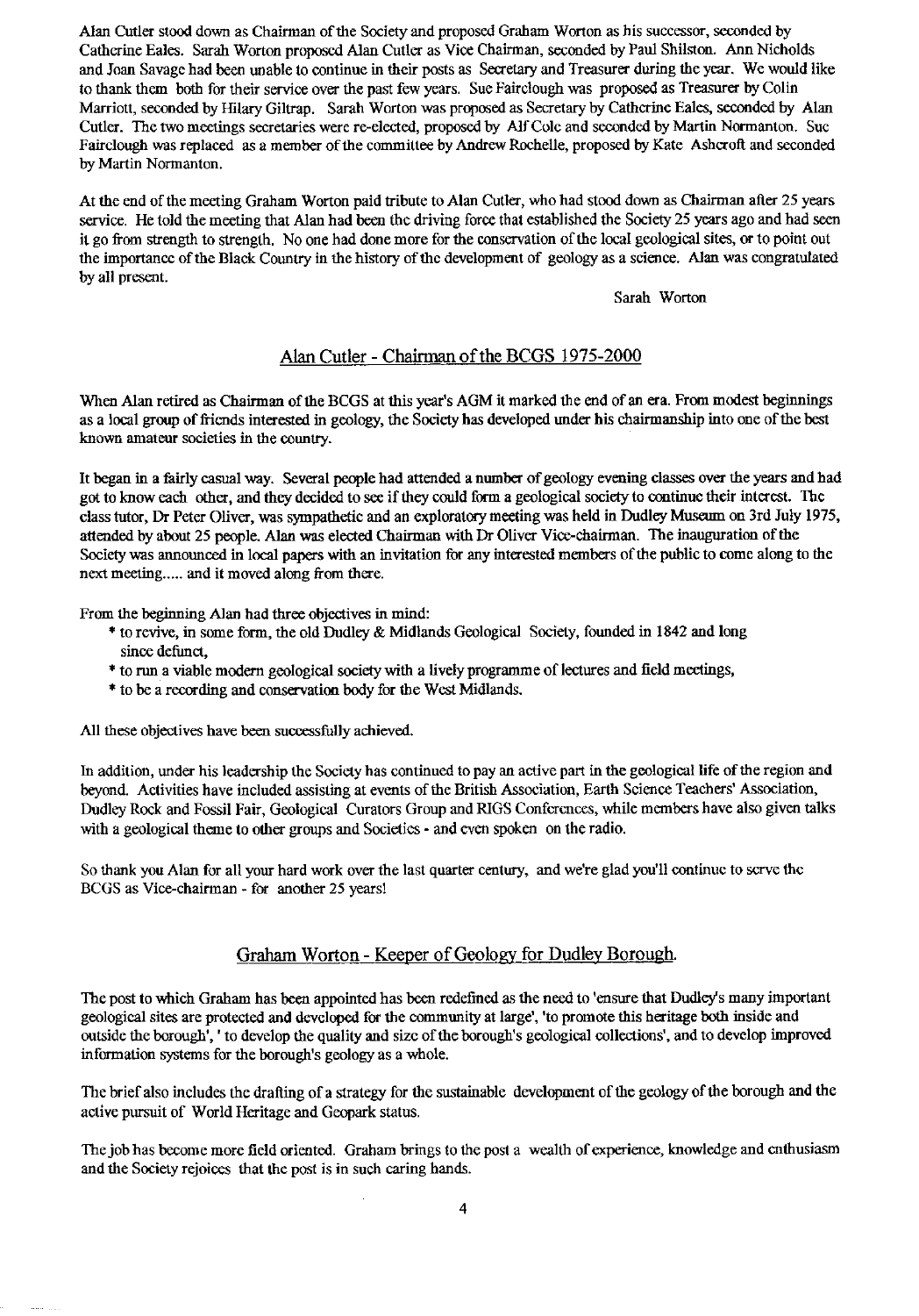# **CONSERVATION COLUMN**

## The Trials and Tribulations of UKRIGS.

You may or may not know that there are now 57 RIGS groups in the UK. They range from long-established bodies (though very few, like the BCGS with its 25 years of geological conservation) to those who've just set up and have only one solitary individual! It is very important therefore that the groups get together to brainstorm ideas and worries that will pull the parties together and help to conserve sites more readily than would otherwise happen. It is also of vital importance that the UK association of RIGS groups (UKRIGS) is seen to be a unified and strong body who have impact, can attract funding and influence those in authority. As those of you who have attended the national RIGS conferences will know, this desired unity has sadly been lacking and this is to the detriment of all. A series of regional RIGS workshops has however begun. On Wednesday 23rd February 2000 the first UKRIGS regional meeting was convened at Dudley Museum and Art Gallery. The focus of this meeting was to openly discuss the future direction of the RIGS movement by establishing a strategy document setting out the overall short, medium and long term priorities and objectives.

Representatives of 11 RIGS groups were in attendance as well as members of the executive committee and officers of the Royal Society for Nature Conservation (RSNC). As you may imagine, bringing together 57 different RIGS groups across the UK to establish common objectives is not the easiest of tasks and even among the groups of Midlands region some differences of opinion were eloquently and passionately expressed during the Dudley meeting. The principal questions to be tackled by the strategy were identified as:

- \* What are the fundamental objectives (irrespective of status of the individual groups) ?
- \* What should the role of RSNC be in the drafting of the strategy for the RIGS movement?
- \* How are we to ensure that the RIGS movement speaks with a unified voice with a common set of priorities and objectives?
- \* What funding can be obtained to help those groups with the least experience and infrastructure to get up to speed with those who are already well established?

This was a very important meeting for many reasons. It gave an opportunity for views to be openly stated and for issues raised to be examined openly, warts and all! All present were able to participate in selecting the options that were perceived to be best for the majority, or at least were able to hear from the executive why certain things could not be done in the ways that individual members may have wished. The open floor discussion established objectives that all groups seemed to concur should be adopted as first priorities, namely:

- \* The identification of potential sites within an area.
- \* The recording of these sites to an agreed minimum standard.
- \* Selection of sites which are of truly justifiable special local significance.
- \* The notification of those sites with respect to criteria that are already accepted within the local planning authority regime.

The interpretation of sites, setting up trails and so forth were logically seen to be things that should come later and only when knowledge of the range of sites actually out there is known. The day concluded with a very poignant and useful talk by RSNC's head of fundraising, James Marshall, who advised the groups on how to target potential funders and get results.

Alan Cutler chaired the second of these meetings in London on 9 March 2000. The London meeting has a somewhat different structure to that of the Midlands principally being formed of well-established groups. The outcome was apparently very similar with the above set of objectives and priorities also identified. Don't forget that the date of the next RIGS conference has been set as 31 August to 2 September 2000. This year it will be held at Penrith in the Lake District.

Progress on Geoparks We are still awaiting information concerning how to proceed with the Gcoparks application for Dudley's Wren's Nest and Castle Hill area. The process appears at the moment to be ensnared in politics regarding wherewithin the UNESCO structure the initiative should fit. At the moment the suggestion is that it would come under 'Man and the Biosphere'. We still hope to hear from them in the spring and I will keep you informed of progress.

Geology on the Roadside In an area like the Black Country, many of our best geological opportunities occur along our road networks. English Nature since 1995 have been looking at ways to carry out geological conservation along Britain's roads. A pilot project was setup in Devon which has now almost run its course. This has identified and will tackle some very difficult planning and health and safety issues. A report should be produced some time in the summer and I will give you an update then.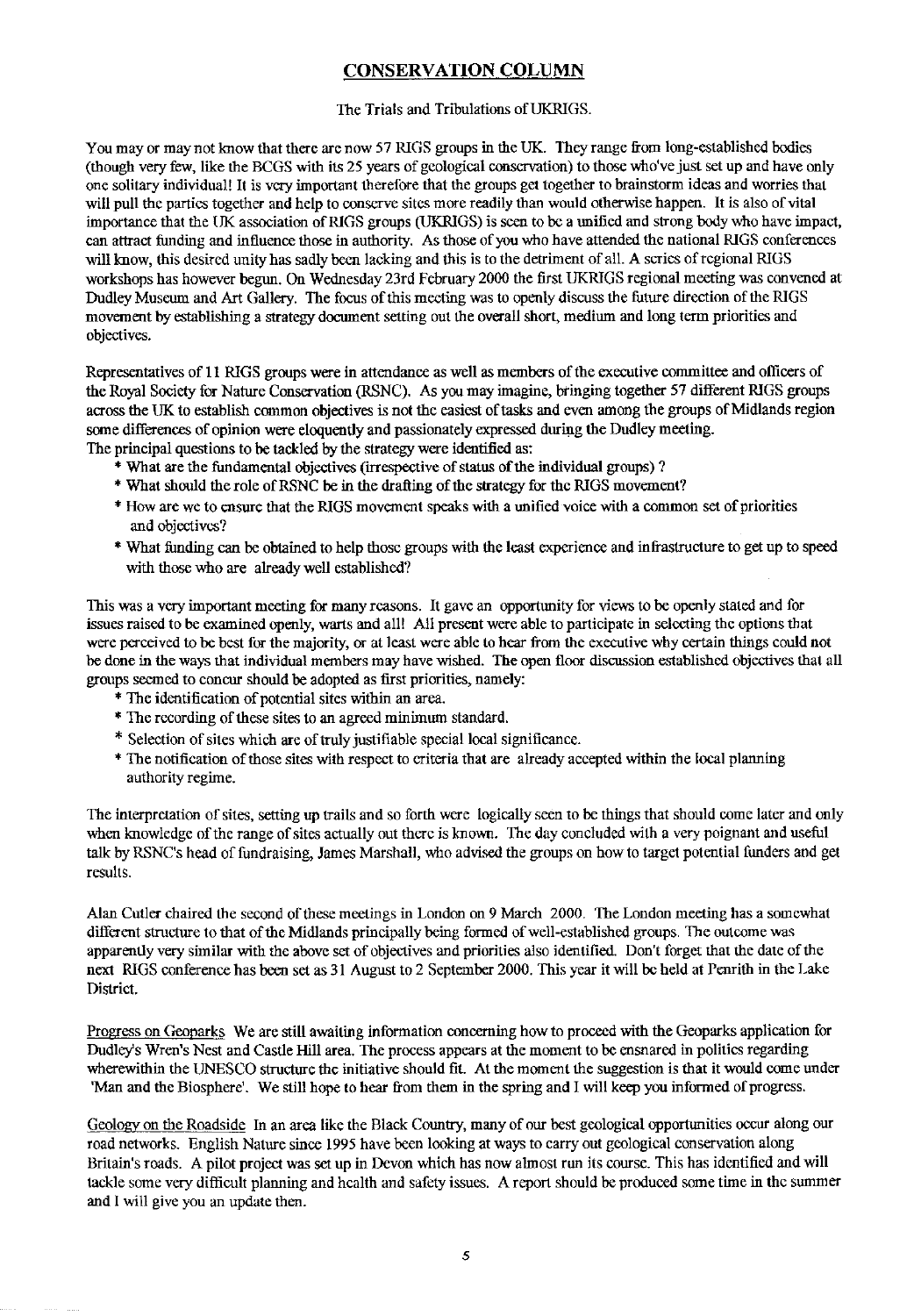Hay Head Geological Trail I am delighted to announce that by the time this issue of the BCGS newsletter lands on your doormat, the Hay Head Geological Trail should be open. I have been fortunate enough to preview and comment upon the work done by Alf Cole and Walsall's Countryside Services and I can tell you that they've done a wonderful job. The interpretive boards are very attractive and highly informative and fuse geology and botany beautifully. We will arrange an evening visit to the site as part of the summer programme. In the meantime, if you have a spare few hours to kill then I can highly recommend the trail!

#### Dudley Borough Geological Trail Leaflet

Alan Cutler has been approached by Dudley MBC to work alongside officers of the authority in the production of a new 'walk through geological time' trail leaflet which makes use of the borough's network of geological sites. It is hoped that the text will be completed by May 2000, and that an attractive, waterproof leaflet will be available shortly after this.

#### Change of RIGS Staff at RSNC

I am sorry to report that Vicky Mason,the RIGS Development Officer for the Royal Society for Nature Conservation will be moving to a new position on an environmental enhancement programme in the south east. She has been the key co-ordinator for the RIGS Groups and is the prime mover on the production of the 'RIGS Handbook' which will undoubtedly become the universal reference for those undertaking RIGS work. Her dedication and enthusiasm for the RIGS movement, particularly in more troubled times of recent years of the movement, are very much appreciated and will be greatly missed. We wish Vicky every success in her new position.

#### BCGS website

We would love to hear from you. The BCGS website has been slowly evolving under the guidance of Amir Kanwar. As part of this it would be great to have some feedback from you regarding our conservation activities. Please e-mail any ideas or concerns that you may have concerning the geological sites in your area. If you notice any cuttings or excavations appearing in your neighbourhood please drop us a line, even if it's just to provide a street name and the fact that there is some rock exposed. This is your website so have your say!

Until next time......... Graham

# **NEWS IN BRIEF**

#### 1. Welcome to new members

David C Baker, Stourbridge Helen Georgiou, Bearwood

2. Copies of "The Dudley Limestone Mines" by Steve Powell are available to society members at the special price of £5.95. A display copy should be available at meetings. Please place orders with Sue Fairclough.

K. M. Ashcroft Dr Sarah Worton, 48 Worcester Lane Wellsfield Cottage Sutton Coldfield 158 Oakham Road B75 5NB Tividale

Tel. 0121 308 6783 B69 1QQ

**Editor Hon. Secretary** Oldbury

Tel. 01384 235946

New Web site: http://www.bcgs.org.uk